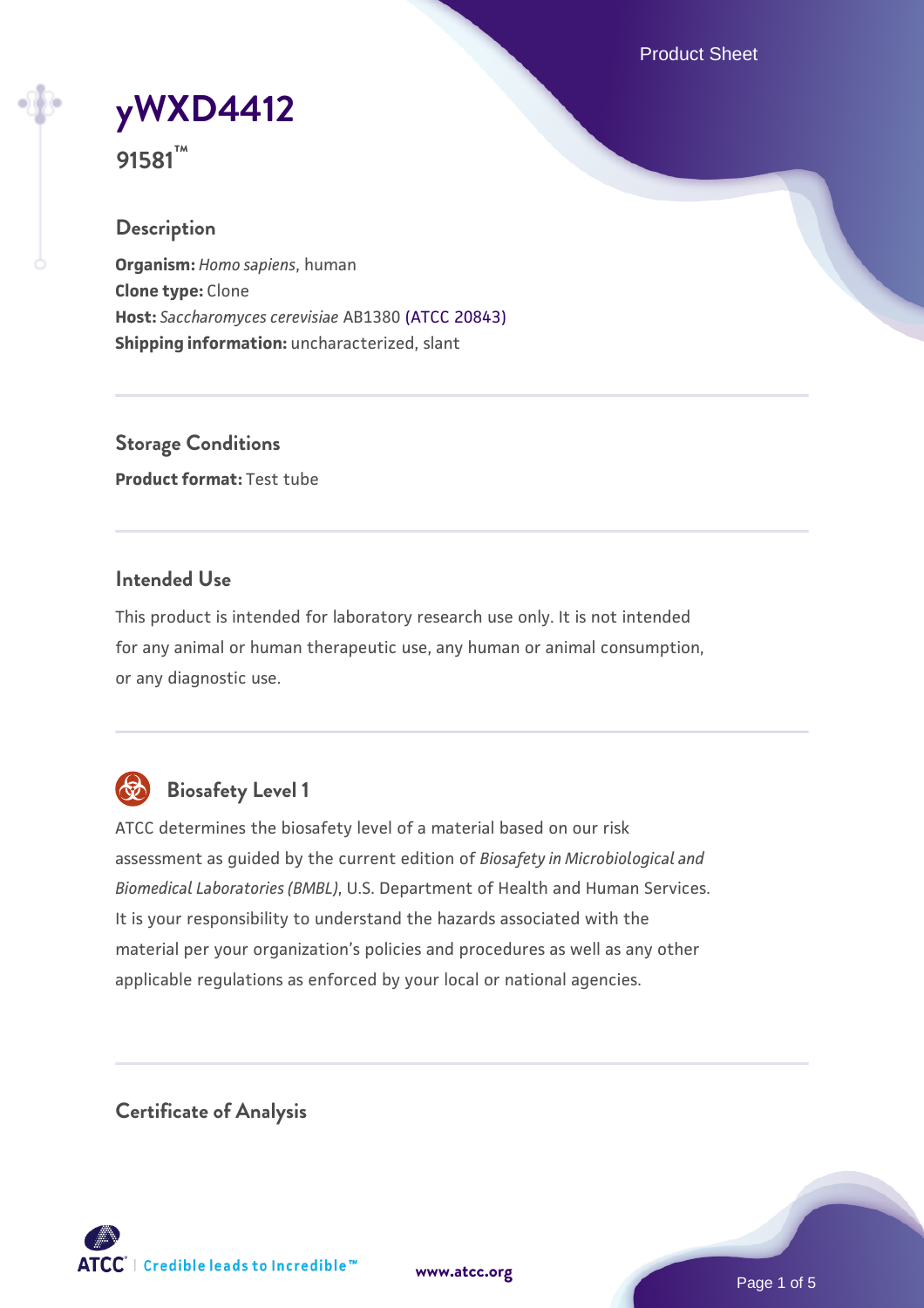### **[yWXD4412](https://www.atcc.org/products/91581)** Product Sheet **91581**

For batch-specific test results, refer to the applicable certificate of analysis that can be found at www.atcc.org.

## **Insert Information**

**Type of DNA:** genomic **Genome:** Homo sapiens **Chromosome:** X X pter-q27.3 **Gene name:** DNA Segment, single copy **Gene product:** DNA Segment, single copy [DXS3384] **Gene symbol:** DXS3384 **Contains complete coding sequence:** Unknown **Insert end:** EcoRI

### **Vector Information**

**Construct size (kb):** 240.0 **Intact vector size:** 11.454 **Vector name:** pYAC4 **Type of vector:** YAC **Host range:** *Saccharomyces cerevisiae*; *Escherichia coli* **Vector information:** other: telomere, 3548-4235 other: telomere, 6012-6699 Cross references: DNA Seq. Acc.: U01086 **Cloning sites:** EcoRI **Markers:** SUP4; HIS3; ampR; URA3; TRP1 **Replicon:** pMB1, 7186-7186; ARS1, 9632-10376

# **Growth Conditions**

**Medium:** 



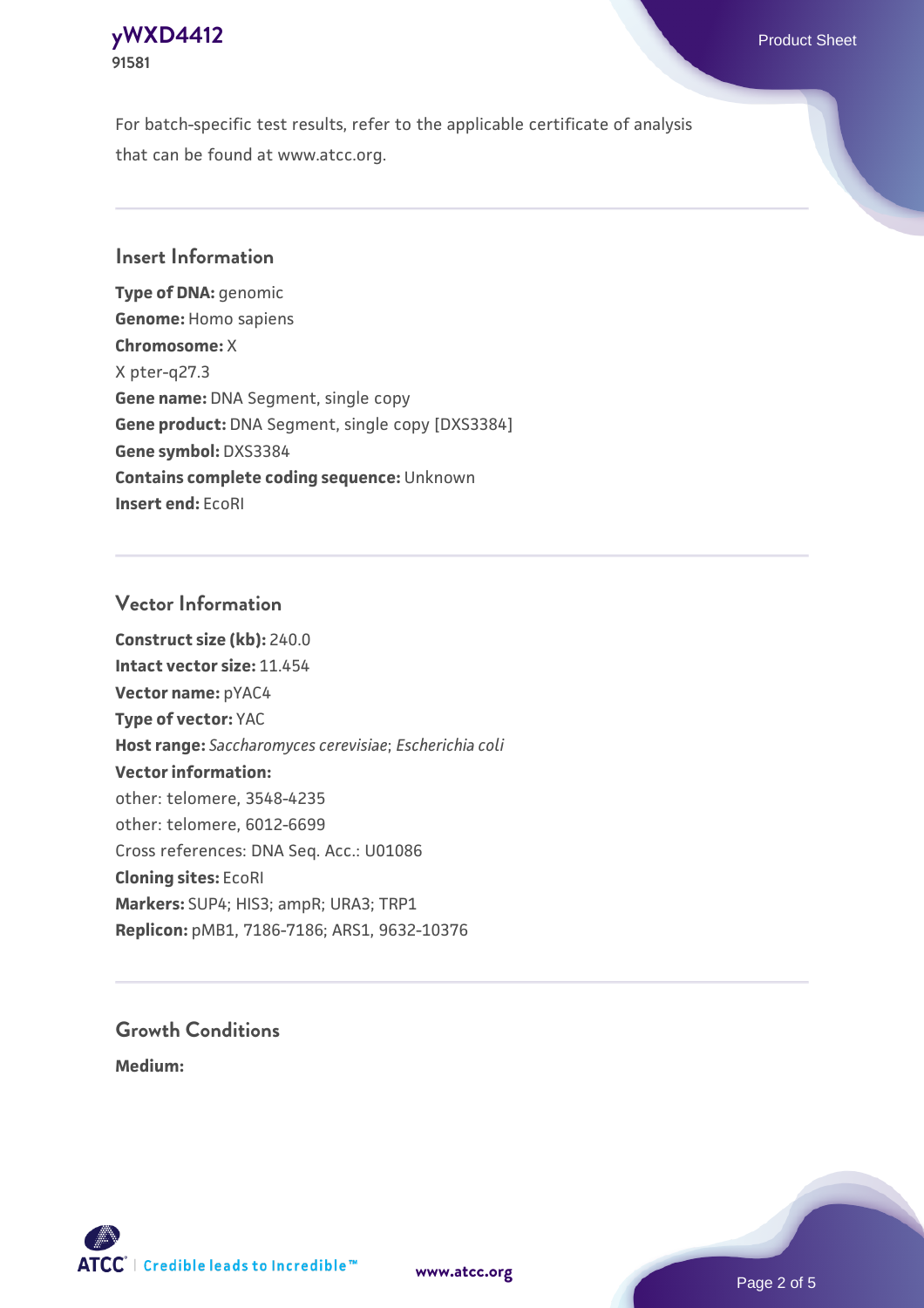#### **[yWXD4412](https://www.atcc.org/products/91581)** Product Sheet **91581**

[ATCC Medium 1245: YEPD](https://www.atcc.org/-/media/product-assets/documents/microbial-media-formulations/1/2/4/5/atcc-medium-1245.pdf?rev=705ca55d1b6f490a808a965d5c072196) **Temperature:** 30°C

#### **Notes**

More information may be available from ATCC (http://www.atcc.org or 703- 365-2620).

# **Material Citation**

If use of this material results in a scientific publication, please cite the material in the following manner: yWXD4412 (ATCC 91581)

# **References**

References and other information relating to this material are available at www.atcc.org.

# **Warranty**

The product is provided 'AS IS' and the viability of ATCC® products is warranted for 30 days from the date of shipment, provided that the customer has stored and handled the product according to the information included on the product information sheet, website, and Certificate of Analysis. For living cultures, ATCC lists the media formulation and reagents that have been found to be effective for the product. While other unspecified media and reagents may also produce satisfactory results, a change in the ATCC and/or depositor-recommended protocols may affect the recovery, growth, and/or function of the product. If an alternative medium formulation or reagent is used, the ATCC warranty for viability is no longer



**[www.atcc.org](http://www.atcc.org)**

Page 3 of 5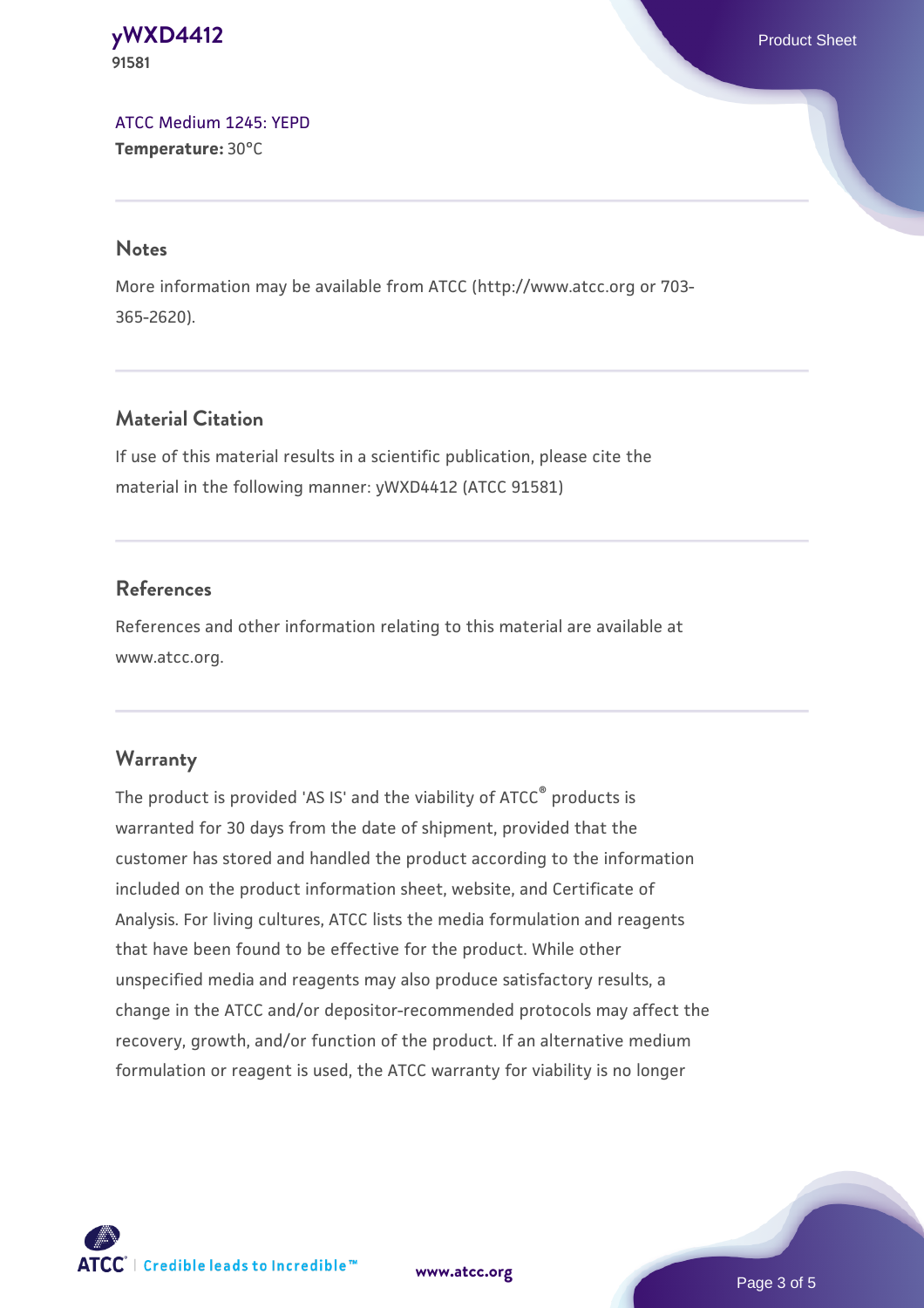**91581**

valid. Except as expressly set forth herein, no other warranties of any kind are provided, express or implied, including, but not limited to, any implied warranties of merchantability, fitness for a particular purpose, manufacture according to cGMP standards, typicality, safety, accuracy, and/or noninfringement.

#### **Disclaimers**

This product is intended for laboratory research use only. It is not intended for any animal or human therapeutic use, any human or animal consumption, or any diagnostic use. Any proposed commercial use is prohibited without a license from ATCC.

While ATCC uses reasonable efforts to include accurate and up-to-date information on this product sheet, ATCC makes no warranties or representations as to its accuracy. Citations from scientific literature and patents are provided for informational purposes only. ATCC does not warrant that such information has been confirmed to be accurate or complete and the customer bears the sole responsibility of confirming the accuracy and completeness of any such information.

This product is sent on the condition that the customer is responsible for and assumes all risk and responsibility in connection with the receipt, handling, storage, disposal, and use of the ATCC product including without limitation taking all appropriate safety and handling precautions to minimize health or environmental risk. As a condition of receiving the material, the customer agrees that any activity undertaken with the ATCC product and any progeny or modifications will be conducted in compliance with all applicable laws, regulations, and guidelines. This product is provided 'AS IS' with no representations or warranties whatsoever except as expressly set forth herein and in no event shall ATCC, its parents, subsidiaries, directors, officers, agents, employees, assigns, successors, and affiliates be liable for indirect, special, incidental, or consequential damages of any kind in connection with or arising out of the customer's use of the product. While reasonable effort is made to ensure authenticity and reliability of materials on deposit, ATCC is not liable for damages arising from the misidentification or



**[www.atcc.org](http://www.atcc.org)**

Page 4 of 5